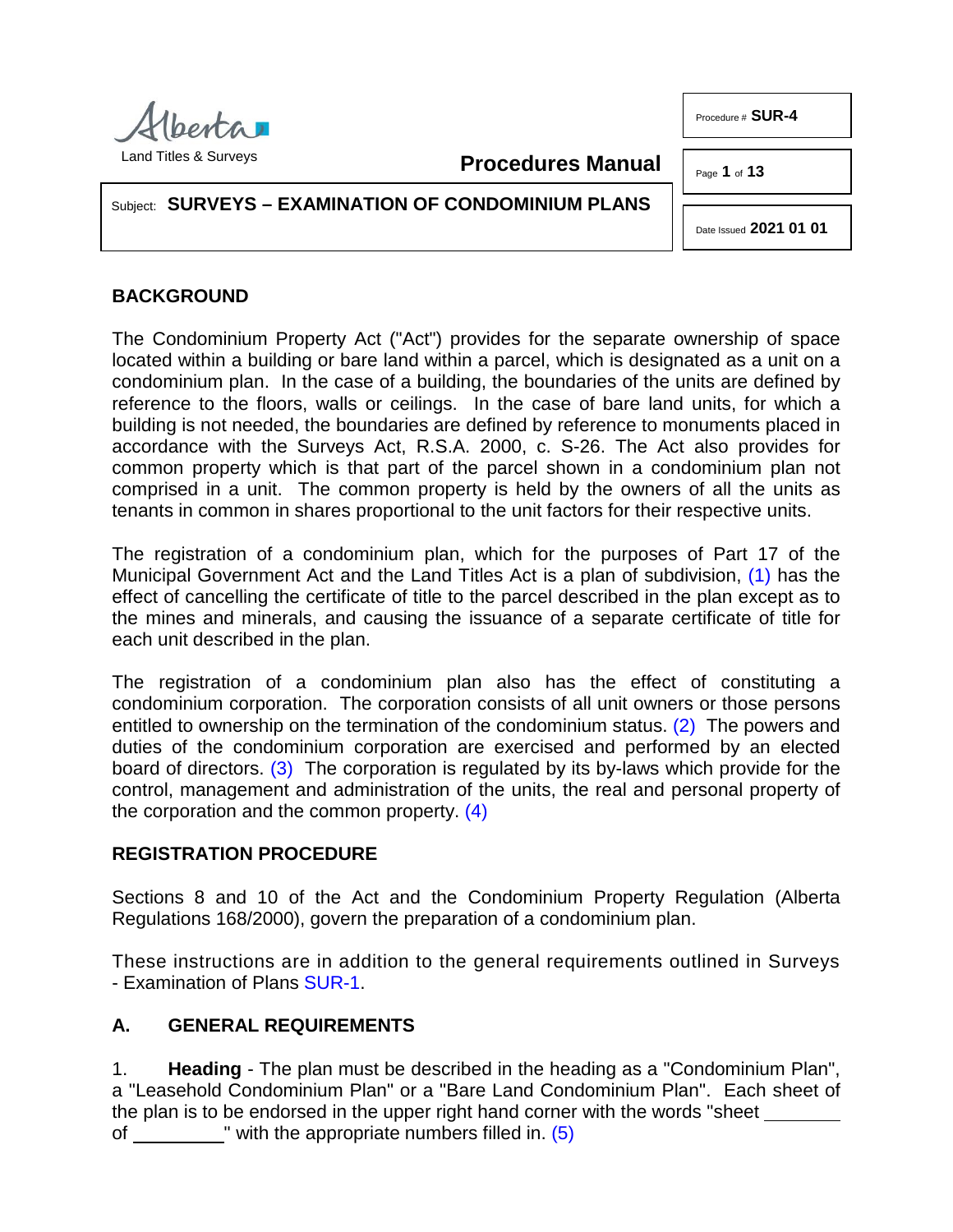2. **Site Surveys** - The site survey must delineate the external surface boundaries of the parcel and the location of the building or bare land unit in relation thereto. Any subsisting easements and utility rights of way plans are to be shown. On a bare land condominium plan, roads, reserves and public utility lots required by the Municipal Government Act must also be identified and delineated.

<span id="page-1-0"></span>3. **Unit Numbering** - Units are to be boldly numbered consecutively commencing with unit 1 and terminating with a unit number to correspond to the total number of units in the plan. [\(6\)](#page-12-3)

<span id="page-1-1"></span>4. **Unit Factors** - The unit factor for each unit is to be a whole number. The unit factors assigned to all units within the condominium plan must total 10,000. [\(7\)](#page-12-4)

4.1 **Illustration of Units** - Floor plans and sufficient cross sections must be shown to accurately illustrate the units.

5. **Unit Boundaries** - Section 9(1) of the Act stipulates what constitutes the boundaries of a unit. If these unit boundaries are unacceptable, there must be a statement in the legend which clearly defines the unit boundaries being used. In all cases, the unit boundaries in a building must be defined in the legend by reference to the floor, wall and ceiling. Unit boundaries of a building should be shown on the plan in a line weight which is 2 or 3 times darker than the normal weight used on the plan. See diagram in item 8. for an example.

6. **Unit Dimensions** - All unit dimensions are to be shown along the unit boundaries. See the diagram in item 8. for an example of unit dimensions.

7. **Common Property** - The common property must be distinguished from the units in the body of the plan. See the diagram in item 8. for an example. The legend may also contain additional statements specifying areas that are common property. It is established policy to accept a plan without any common property.

8. **Exclusive Possession Areas** - Areas of common property may be designated as exclusive possession areas for use in connection with units pursuant to section 50 of the Act. Each area must be identified, shown on the plan with broken lines and the area must be shown in square metres. [\(8\)](#page-12-5)

<span id="page-1-2"></span>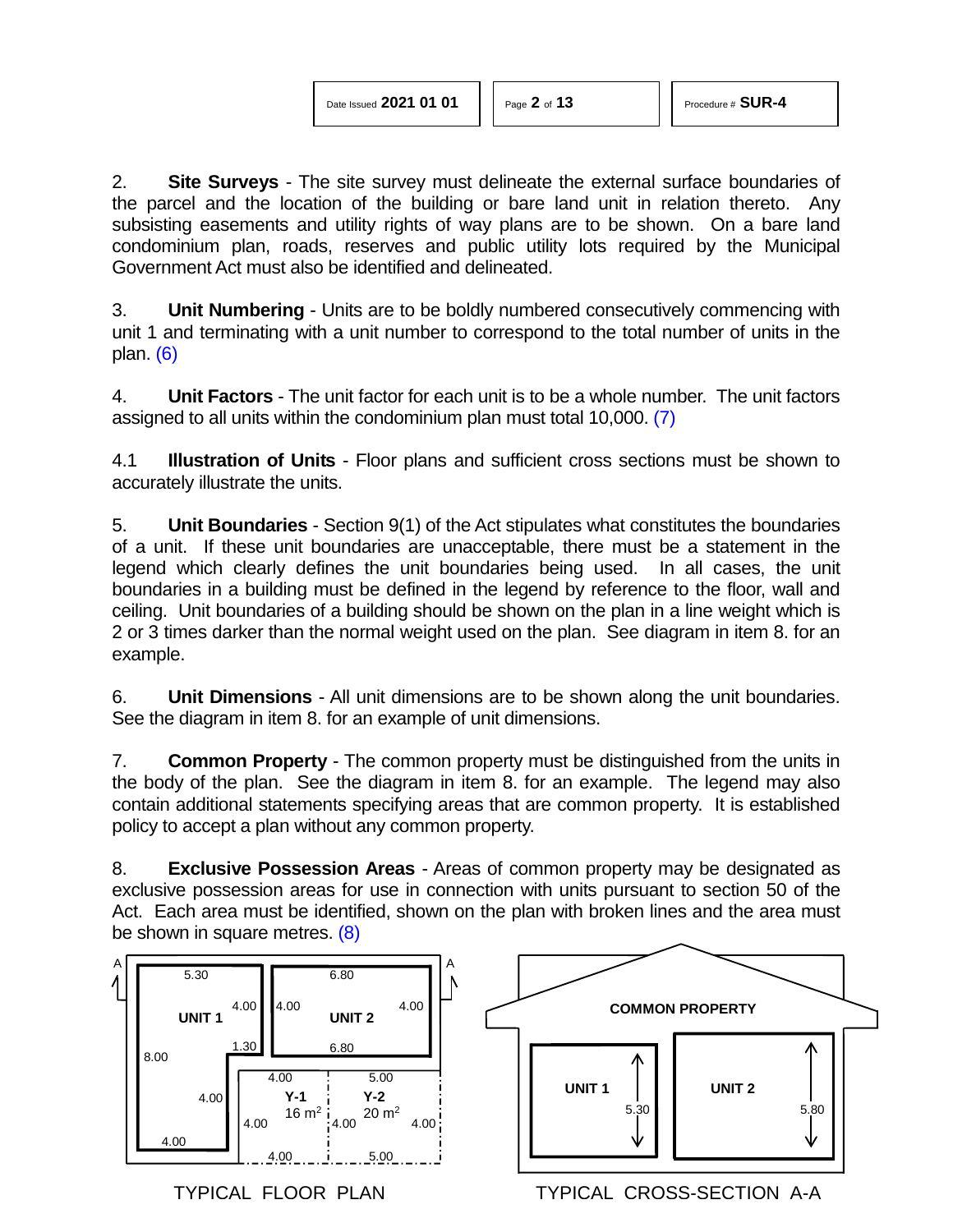#### **9. Condominium Parking Stalls**

### **BACKGROUND**

<span id="page-2-1"></span><span id="page-2-0"></span>Condominium units may be re-divided into 2 or more units after the registration of an initial condominium plan.  $(8.1)$  However, it is not possible to create new common property on the re-division of a unit outside of the phased development process set out in the *Condominium Property Regulation*. [\(8.2\)](#page-12-7) Newly created units become part of the pre-existing condominium corporation. [\(8.3\)](#page-12-8)

<span id="page-2-2"></span>Municipal land use bylaws sometimes require that a development provide parking spaces for visitors and persons with disabilities. However, where parking spaces meant for visitors and persons with disabilities have been contained in titled units, they have not necessarily become the property of the condominium corporation. It has been possible that the units remain held by the owner of the re-divided unit, or sold privately, and were not available for use as parking stalls for visitors and persons with disabilities. As a result, some condominium developments have been left with insufficient parking spaces for visitors, persons with disabilities or both.

### **REGISTRATION PROCEDURE**

<span id="page-2-3"></span>Amendments to section 8 and 10 of the *Condominium Property Act* create new parking space requirements for condominium plans that show buildings containing units on and after April 1, 2018. [\(8.4\)](#page-12-9) These requirements are dependent on the requirements of the municipal authority, which should be reviewed prior to surveying. These instructions are in addition to the general requirements for condominium plan registration outlined in [\(SUR-1\).](http://www.servicealberta.gov.ab.ca/pdf/ltmanual/SUR-1.pdf)

The SPIN2 document type to be used when creating a Document Registration Request (DRR) form is: Condominium Plan

The code used for registration at Land Titles is: CONP

#### **9.1 Registration Procedure –New Condominium Plan**

Effective April 1, 2018, condominium plans which show buildings containing units must show parking spaces for visitors and persons with disabilities that meet the requirements, if any, established by the municipal authority. [\(8.5\)](#page-12-10)

- <span id="page-2-4"></span>• Visitor parking spaces or parking spaces for persons with disabilities, within common property, must be illustrated with dashed line work and fully dimensioned [\(8.6\).](#page-12-11)
- <span id="page-2-6"></span><span id="page-2-5"></span>• Parking spaces within common property  $(8.7)$  are to be clearly labelled as:
	- visitor parking (or VP if there is not enough room on the plan), or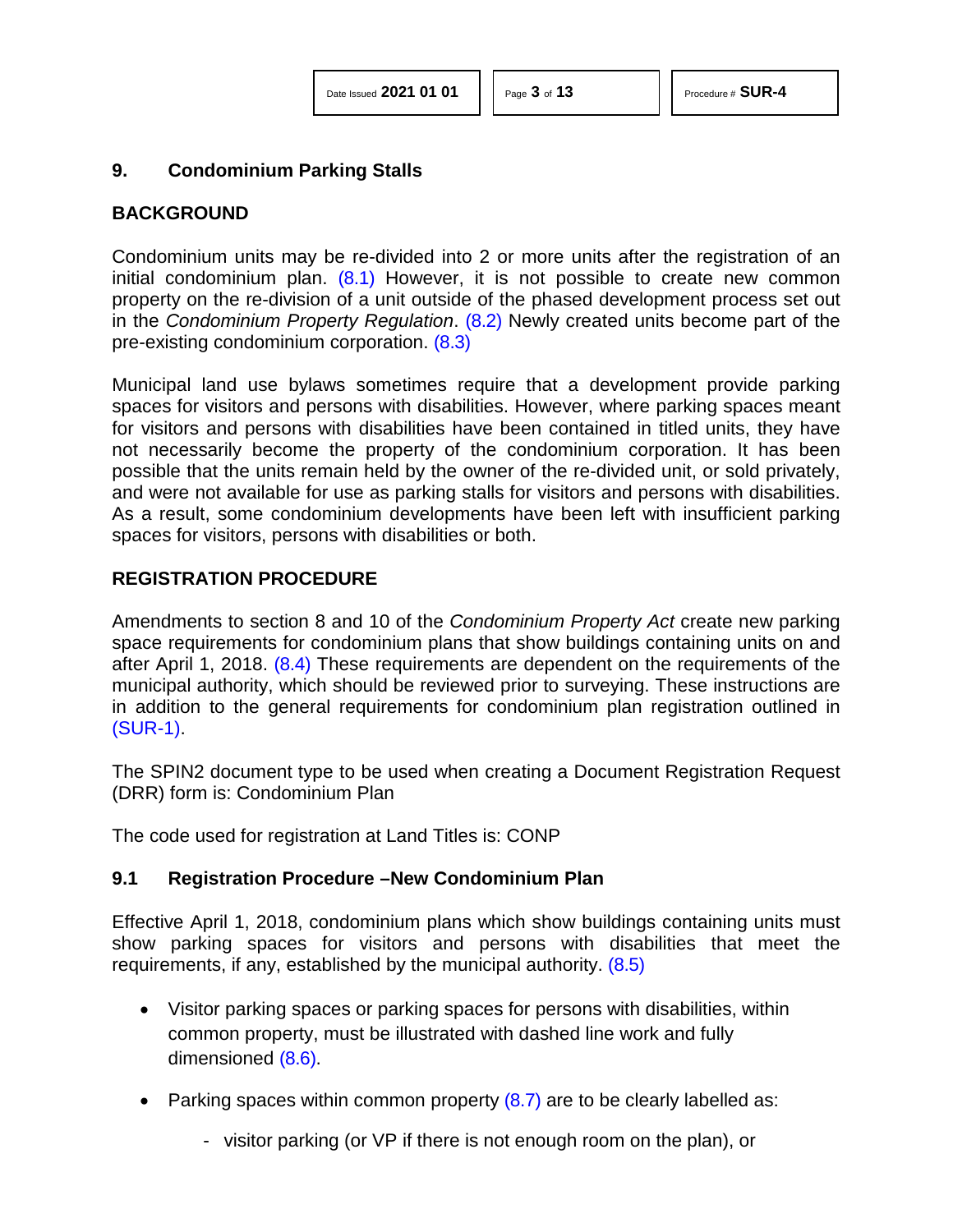- parking for persons with disabilities (or PPD if there is not enough room on the plan), or
- <span id="page-3-1"></span><span id="page-3-0"></span>parking for visitors or persons with disabilities (PVPD if there is not enough room on the plan)
	- Where abbreviations are used to label these parking spaces they must be defined in the legend of the plan.

### **9.2 Registration Procedure – Re-division of Existing Condominium Plan**

When a condominium plan of re-division under section 20 of the Act that shows a building containing units is prepared, parking spaces for visitors or for persons with disabilities if any, must each be contained within a separate unit. [\(8.8\)](#page-12-13) Subdivision approval exemptions apply only for units created within a building. [\(8.9\)](#page-12-14)

- A parking space shown as a unit on the re-division is to be clearly labelled, below the assigned unit number on the next line as
	- visitor parking (or VP if there is not enough room on the plan),
	- parking for persons with disabilities (or PPD if there is not enough room on the plan), or
	- parking for visitors or persons with disabilities (PVPD if there is not enough room on the plan).
- Where abbreviations are used to label these parking spaces they must be defined in the legend of the plan.
- A condominium plan of re-division that creates parking units located outside the confines of a building must be accompanied by subdivision approval [\(SURVEY](http://www.servicealberta.ca/pdf/ltmanual/SURVEY-FORM4.pdf)  [FORM 4\).](http://www.servicealberta.ca/pdf/ltmanual/SURVEY-FORM4.pdf)
- <span id="page-3-2"></span>• Parking units created outside the confines of a building must be monumented as a bare land unit. [\(8.10\)](#page-12-15)
- <span id="page-3-3"></span>• A condominium plan for a building that contains units must also be accompanied by a certificate from the municipal authority [\(SURVEY-](http://www.servicealberta.ca/pdf/ltmanual/survey-form8.pdf) FORM 8) stating the number of parking spaces for visitors and persons with disabilities, if any, meets municipal requirements. [\(8.11\)](#page-12-16)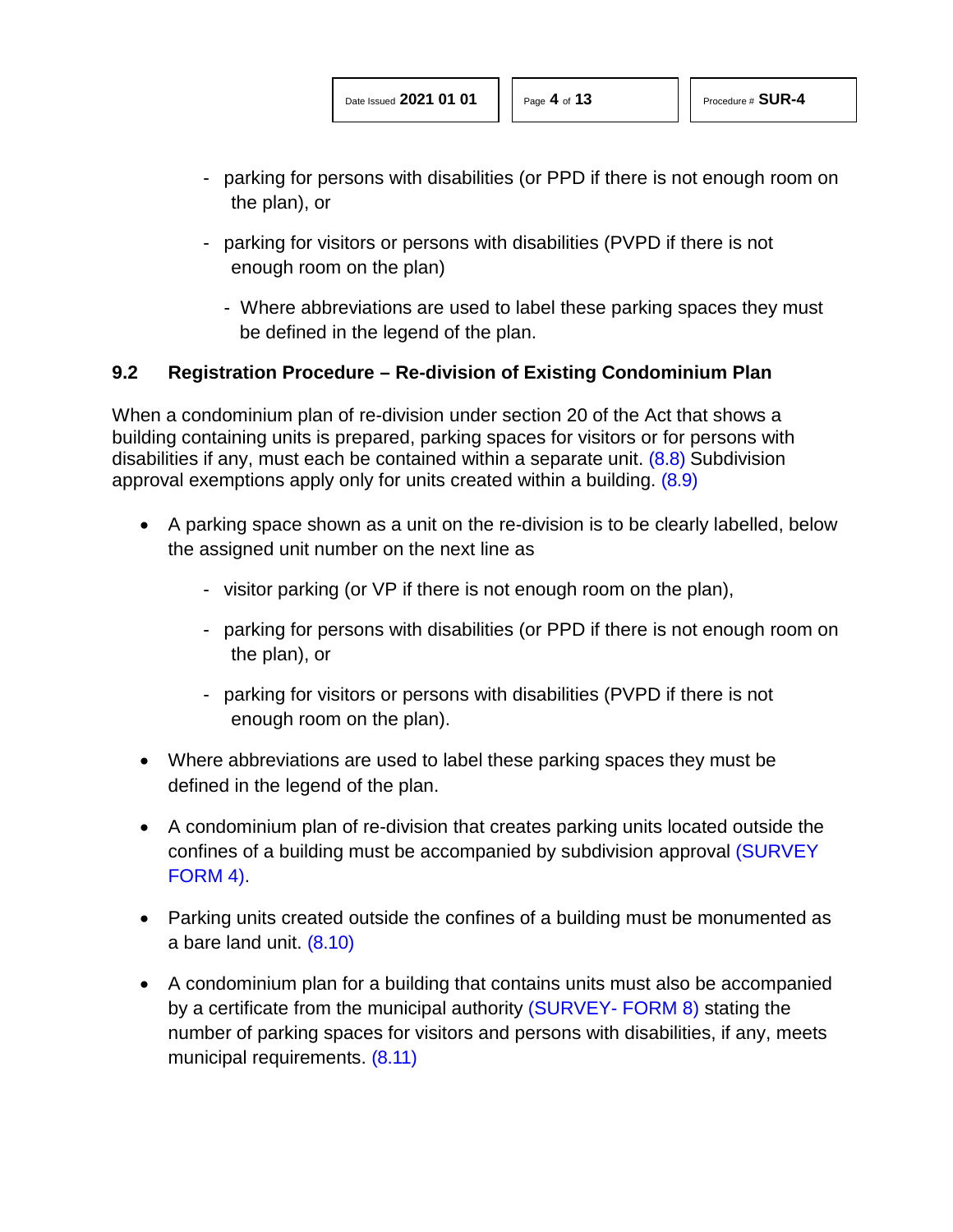**9.3 Pre-April 1, 2018 Registrations –** Prior to April 1, 2018, a survey of a condominium plan may show parking spaces for visitors and persons with disabilities, and a municipality authority's certificate may show a condominium plan meets post-April 1, 2018 requirements.

Land Titles may accept a condominium plan that is compliant with the new requirements for registration before they come into effect. The advance notice period allows developers, surveyors, and municipalities time to prepare condominium plans and municipal authority certificates to meet the new requirements that are effective April 1, 2018.

**9.4 Parking Space Ownership –** The title to units labelled as parking spaces for visitors and persons with disabilities must be transferred to the condominium corporation following registration of the plan of redivision. [\(8.12\)](#page-12-17)

<span id="page-4-0"></span>10. **Qualifications or Restrictions Respecting the Use of Land** - Where, with respect to units included in a condominium plan, there are qualifications or restrictions respecting the use of a unit that are not prohibited under the law, those qualifications or restrictions may be endorsed on the plan. For example certain units may only be used for parking.

11. **Legend** - The legend is to explain, among other items, the boundaries of the units, unit measurements, building locations and dimensions. An example of a typical legend is as follows:

- Area affected by the registration of this plan shown outlined thus
- Statutory iron posts found shown thus

. .

- Statutory iron posts placed shown thus
- All distances are in metres and decimals thereof
- Bearings are grid and are derived from registered plan
- The boundary of any unit is as stipulated in section  $9(1)$  of the Condominium Property Act and illustrated thus
- The boundary of any unit is governed by the monuments placed pursuant to the Surveys Act, or
- The boundary of any unit is the undecorated interior surface of the floor, wall or ceiling or where the walls does not exist, the vertical plane as defined by the distances shown and illustrated thus
- All unit dimensions and floor areas are measured along unit boundaries
- All building location dimensions and exterior building dimensions are to the exterior of the concrete foundation walls as shown on the site plan
- All building location dimensions are perpendicular to the property lines unless otherwise shown
- Exclusive possession areas are common property and delineated thus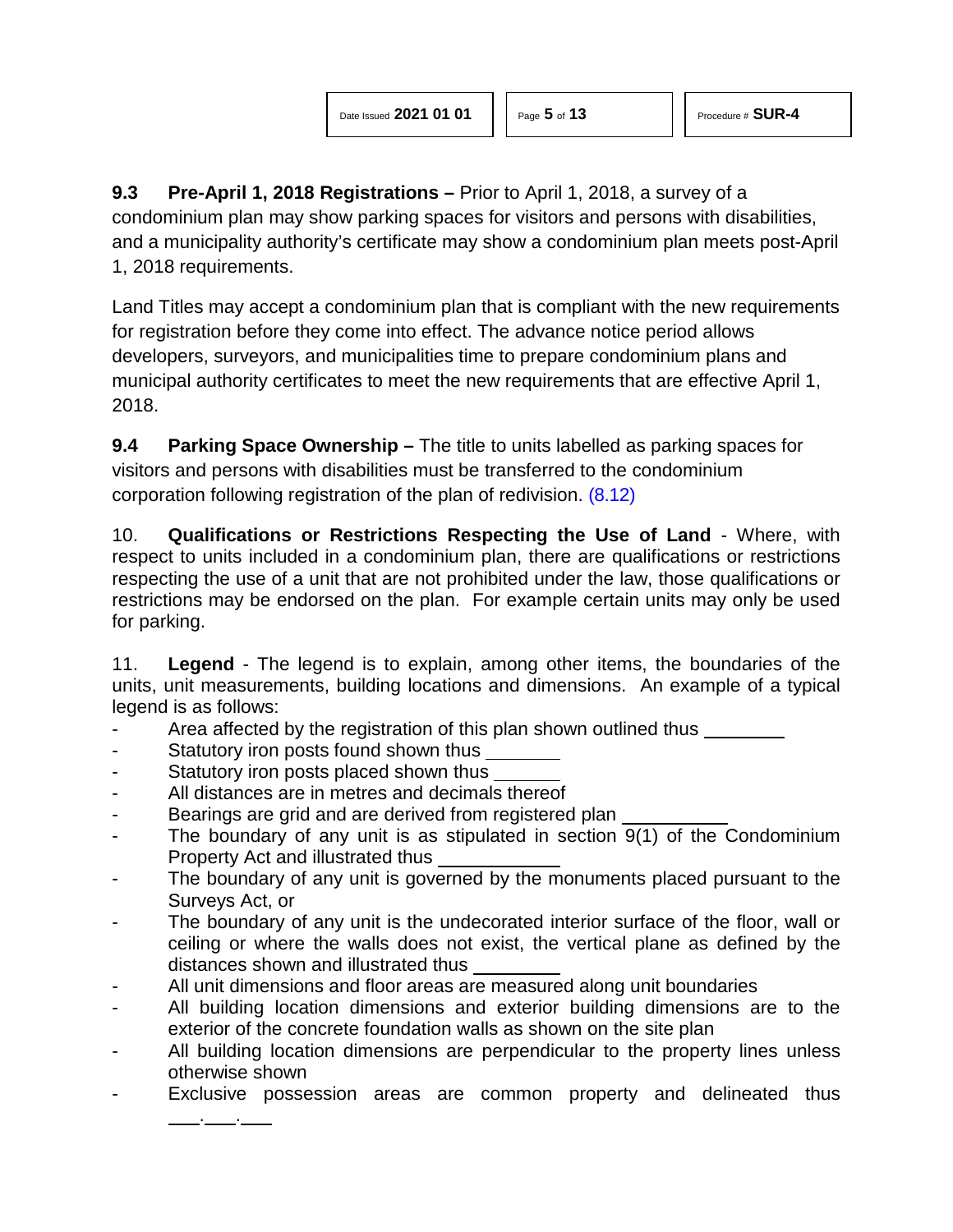<span id="page-5-0"></span>

Balconies and patios designated B-1, etc. and P-1, etc. respectively are exclusive possession areas that may be leased to the owner of a unit pursuant to section 50 of the Condominium Property Act.

12. **Schedule** - A schedule as set out by the Registrar is to be on sheet 1 of the plan and is to contain in a tabulated form the unit numbers, unit factors, the basis for determining the unit factor and unit area in square metres. [\(9\)](#page-12-18)

Example layout of unit factor table:

| SCHEDULE OF AREAS AND UNIT FACTORS            |             |                          |  |  |
|-----------------------------------------------|-------------|--------------------------|--|--|
| <b>UNIT</b>                                   | UNIT FACTOR | APPROX.<br>AREA IN sq.m. |  |  |
|                                               |             |                          |  |  |
|                                               |             |                          |  |  |
|                                               |             |                          |  |  |
|                                               |             |                          |  |  |
|                                               |             |                          |  |  |
| Total                                         |             |                          |  |  |
| The Unit Factors were distributed as follows: |             |                          |  |  |
|                                               |             |                          |  |  |

<span id="page-5-1"></span>13. **Approvals Required for Building and Bare Land Condominium Plans** - All condominium plans must be accompanied by the following approvals before they may be registered in a Land Titles Office. [\(10\)](#page-12-19) Items 13 and 14 should be referred to for the additional approvals required for a building and bare land condominium respectively.

<span id="page-5-2"></span>a) **Owners and Encumbrancees** - The signatures required for a condominium plan are the same as those required for a subdivision plan, see [\(11\)](#page-12-20) [SUR-2](http://www.servicealberta.ca/pdf/ltmanual/SUR-2.pdf) (item A. 13.).

b) **Subdivision Approval** - Subdivision approval is required [\(SURVEY-FORM 4\)](http://www.servicealberta.ca/pdf/ltmanual/SURVEY-FORM4.pdf) except for a building condominium plan where the surface boundaries of the parcel on which the building is located correspond to the boundaries of a parcel as defined in the Part 17 of the Municipal Government Act, [\(12\)](#page-12-21) and each building located on the parcel that contains a unit, contains 2 or more units. [\(13\)](#page-12-22)

### <span id="page-5-3"></span>14. **Additional Approvals Required for a Building Condominium Plan**

a) If the surveyor's affidavit [\(FORM A\)](http://www.servicealberta.ca/pdf/ltmanual/SUR-4-FORMA.pdf) is used on the condominium plan, then the certificate shown in item b) is not required. If the affidavit is not used, a certificate of a land surveyor complying with section 10(1)(a) of the Act is required in addition to the certificates described in items b) and c).

b) A certificate of:

<span id="page-5-4"></span>(i) a registered architect, visiting project architect or architects corporation, or a joint firm or an architects and engineering firm, as defined in the Architects Act,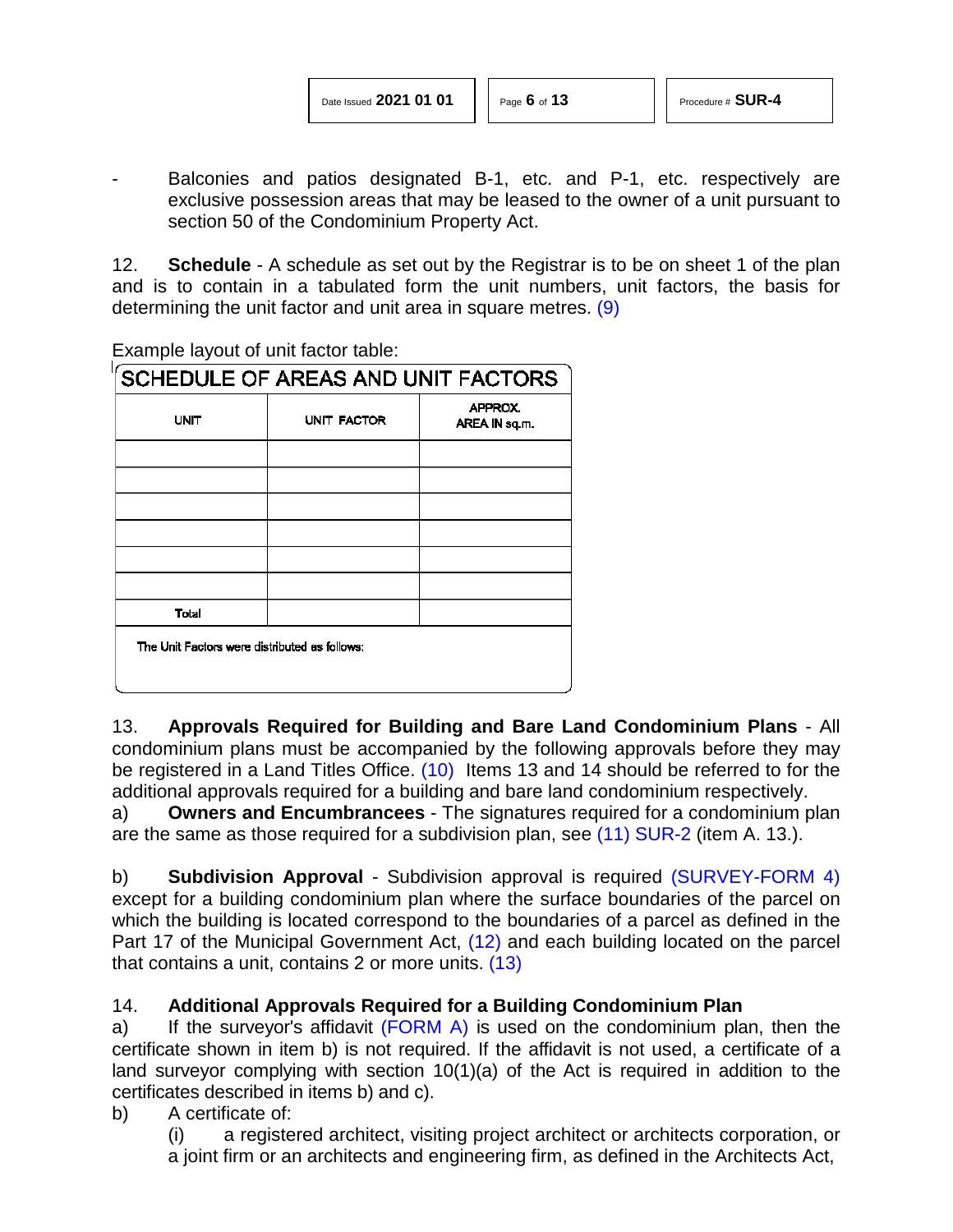| Date Issued 2021 01 01 |  |  |  |
|------------------------|--|--|--|
|------------------------|--|--|--|

(ii) a land surveyor registered or the holder of a permit under the Land Surveyors Act (Alberta),

(iii) a professional engineer registered or licensed under the Engineering, Geological and Geophysical Professionals Act, or

(iv) a holder of a permit issued under the Engineering, Geological and Geophysical Professions Act authorizing the holder to engage in the practice of engineering,

- 1) stating that the units shown in the plan are the same as the existing units, and
- 2) whether or not there are any post tensioned cables located anywhere on or within that building or the property on which that building is located [\(FORM B\).](http://servicealberta.ca/pdf/ltmanual/SUR-4-FORMB.pdf)

c) A certificate of approval [\(10\)](#page-12-19) [\(SURVEY-FORM 8\)](http://www.servicealberta.ca/pdf/ltmanual/SURVEY-FORM8.pdf) of the proposed division of the building by the Municipal Authority or by a person designated by the Municipal Authority.

15. **Additional Approvals Required for a Bare Land Condominium Plan** - The surveyor's certificate [\(FORM A\)](http://www.servicealberta.ca/pdf/ltmanual/SUR-4-FORMA.pdf) is required.

<span id="page-6-0"></span>16. **Address for Service of the Condominium Corporation** - The complete address for service of a condominium corporation must be set out on the first page of the condominium plan. [\(14\)](#page-12-23)

17. **Additional Plan Sheet** - The additional plan sheet to the condominium plan is prepared at the time of the registration of the plan. To obtain a copy of the additional plan sheet, it must specifically be requested when searching the condominium plan.

The following information is to be drafted on the plan:

Note:

For any endorsement, registration memorandum, notification or other entry that is to be made on the plan, please see the Condominium Additional Sheet (CS) which is added to this plan pursuant to the Condominium Property Regulation.

<span id="page-6-1"></span>18. Within 28 days of the registration of the condominium plan, a copy of the registered plan is to be mailed to the local authority of the municipality in which the parcel is located. [\(15\)](#page-12-24)

19. **Registered Owner Information** - The name of the registered owner(s) must be drafted on the plan.

20. **Subdivision Authority Information** - If subdivision approval is required then the following is to be drafted on the plan:

Name of the Subdivision Authority File No.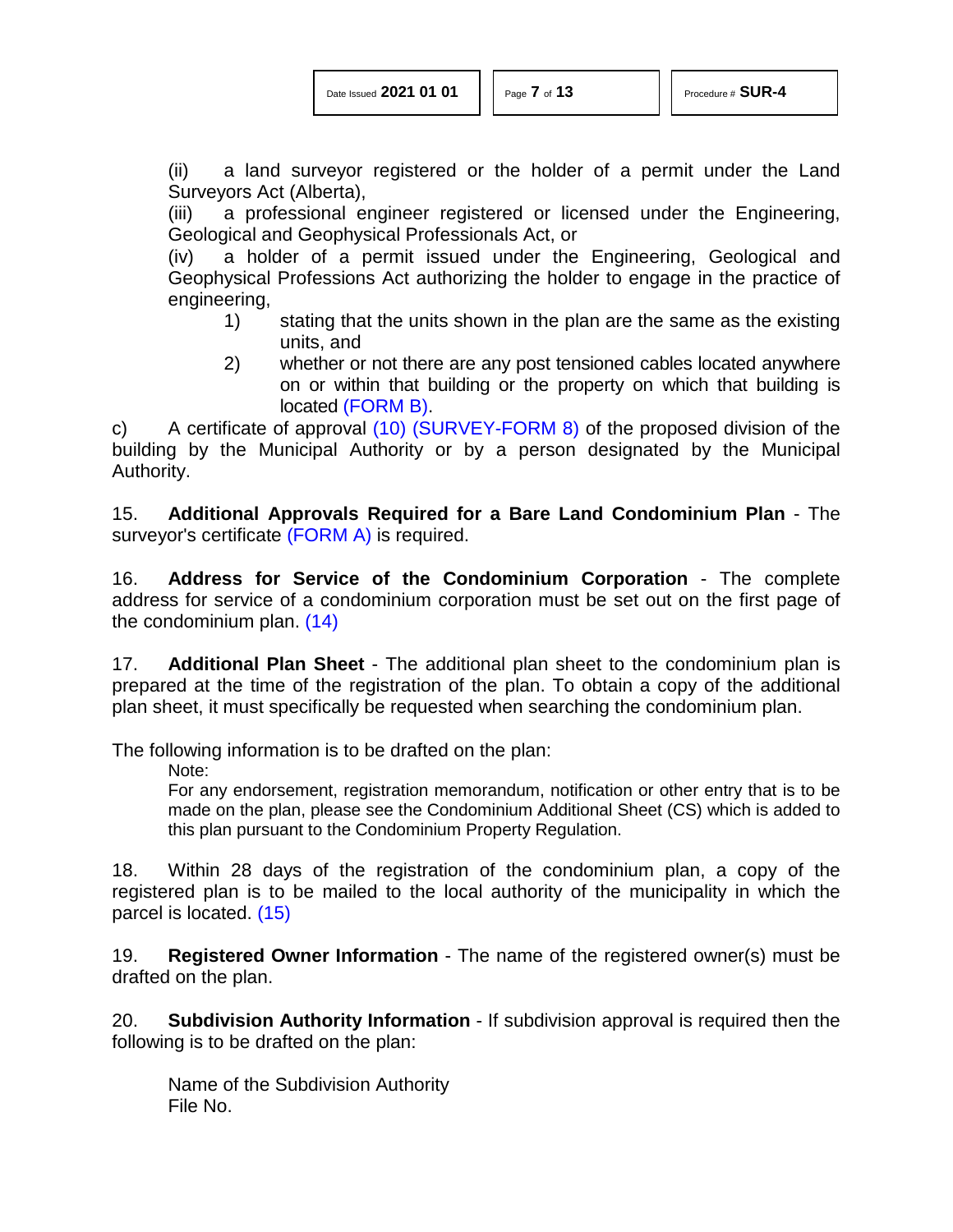21. **Post Tensioned Cables Statement for a Building Condominium** - The following is to be drafted on the plan:

This plan is accompanied by a certificate regarding post tensioned cables and signed by

(Name of Engineer / Architect / Alberta Land Surveyor and capacity)

stating there are post tensioned cables located on or within the building or the property on which the building is located.

<span id="page-7-0"></span>**or**

stating there are no post tensioned cables located anywhere on or within the building or the property on which the building is located.

### **B. REDIVISION OF UNIT**

Any owner may, with the approval of the local authority, re-divide his unit by registering a condominium plan. The general requirements apply to a redivision of unit with all necessary modifications except as provided below. [\(16\)](#page-12-25)

The SPIN2 document type to be used when creating a Document Registration Request (DRR) form is: Condominium Plan

The code used for registration at Land Titles is: REDI

1. **Heading** - The plan must bear a heading stating: "Condominium Plan (or Bare Land Condominium Plan) of redivision of unit (i.e. Condominium Plan

2. **Site Survey and Location of Buildings** - In the case of a unit in a building, the site survey information may be copied from the previous condominium plan.

3. **Floor Plan and Cross-Section** - In the case of a unit in a building, the condominium plan must show enough information to clearly identify the subdivided unit in relation to the other units.

4. **Unit Numbering** - The new units are to be identified starting with a number following the last number on the original plan, or if one exists, on the last redivision plan.

5. **Unit Factors** - The unit factors of the new units must equal the unit factor of the old unit.

<span id="page-7-1"></span>6. **Address for Service of the Condominium Corporation** - The corporation's address is not required on the plan because the owners of units in a condominium plan of redivision are not a corporation, but are, as of the date of registration of the condominium plan of redivision, members of the corporation formed on registration of the original condominium plan. [\(17\)](#page-12-26)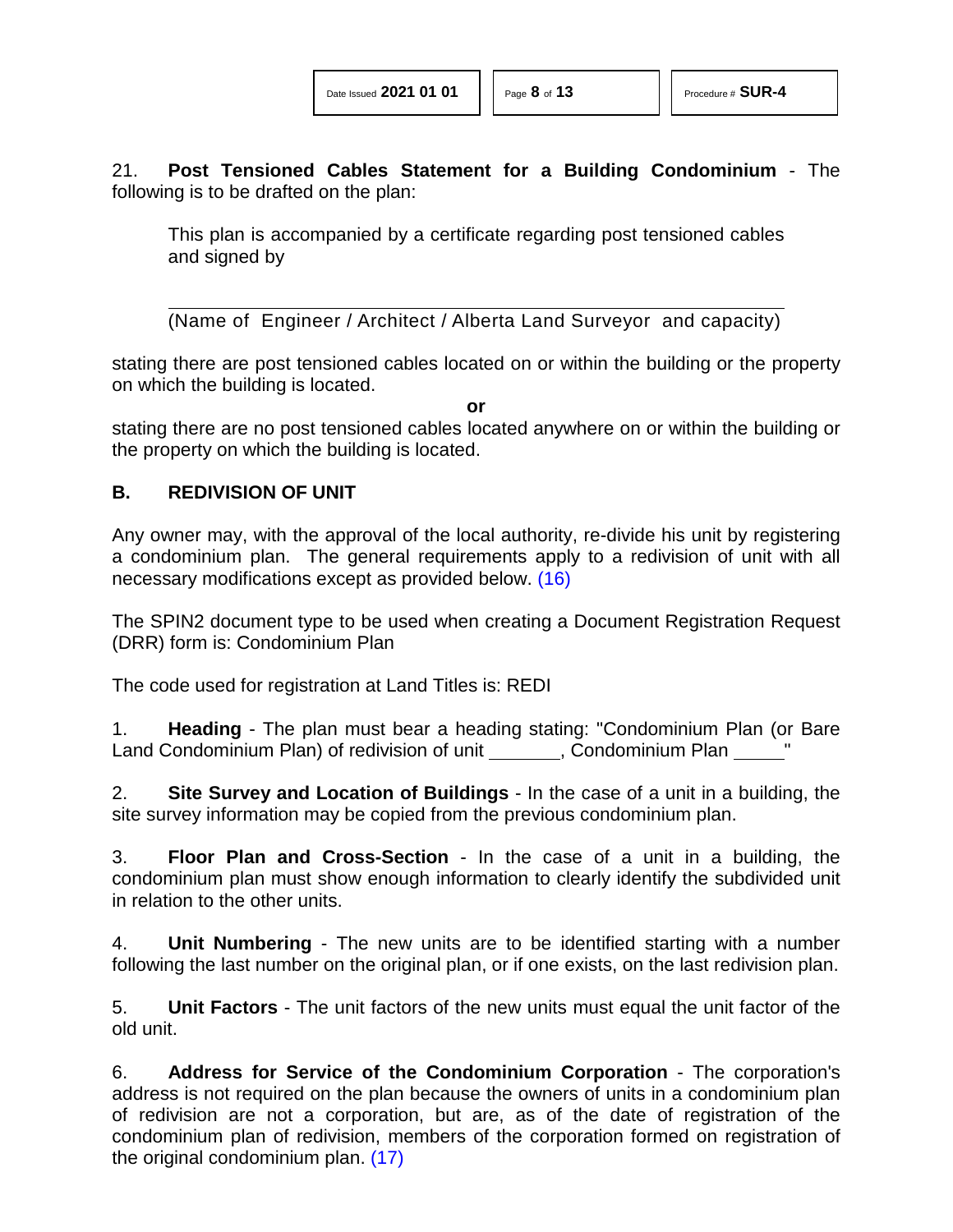7. **Endorsements on Original Plan** - An endorsement is made on the original plan and the additional sheet indicating that the unit has been re-divided. [\(18\)](#page-12-27)

8. **Common Property** - No common property can be generated by a redivision of a unit.

9. **Post Tensioned Cables Statement** - In the case of a redivision of a unit in a building, post tensioned cables statement is not required.

10. **Additional Plan Sheet Information** - The following information is to be drafted on the plan:

<span id="page-8-0"></span>NOTE:

For any endorsement, registration memorandum, notification or other entry that is to be made on the plan, please see the Condominium Additional Sheet (CS) which has been added to plan: (insert original condominium plan # being re-divided) pursuant to the Condominium Property Regulation.

### **C. PHASED DEVELOPMENT - INITIAL PHASE**

1. **Phased Development Disclosure Statement** - The first phase must be accompanied by a Phased Development Disclosure Statement (PDDS) together with (CDE-1 - [FORM 9\).](http://www.servicealberta.ca/pdf/ltmanual/CDE-1-FORM9.pdf) The PDDS must comply with digital imaging requirements (i.e. all information must be legible and the page size must be no more than 8.5 inches by 14 inches). For examination purposes it is not necessary to ensure that the disclosure statement contains the items as listed in section 35(1) of the Condominium Property Regulation. The usual attestation requirements must be complied with.

The SPIN2 document type to be used when creating a Document Registration Request (DRR) form is: Phased Condo Plan

The code used for registration at Land Titles is: CONP

2. **Endorsement On Additional Sheet** - The PDDS will be registered on the condominium additional sheet using document type INST and the following will be added to the particulars:

### "PHASED DEVELOPMENT DISCLOSURE STATEMENT"

3. **Heading** - The plan must bear a heading stating "Condominium plan showing phased development of ". Each sheet of the plan is to be endorsed in the upper right hand corner with the words "Phase 1 Sheet of

<span id="page-8-1"></span>4. **Amendment of PDDS** - The PDDS may be amended by registering a copy of [\(19\)](#page-12-28) [\(CDE-1 -](http://www.servicealberta.ca/pdf/ltmanual/CDE-1-FORM10.pdf) FORM 10).

5. **Unit Numbering** - The units which are not included in the initial stage must be numbered as A, B, C, etc.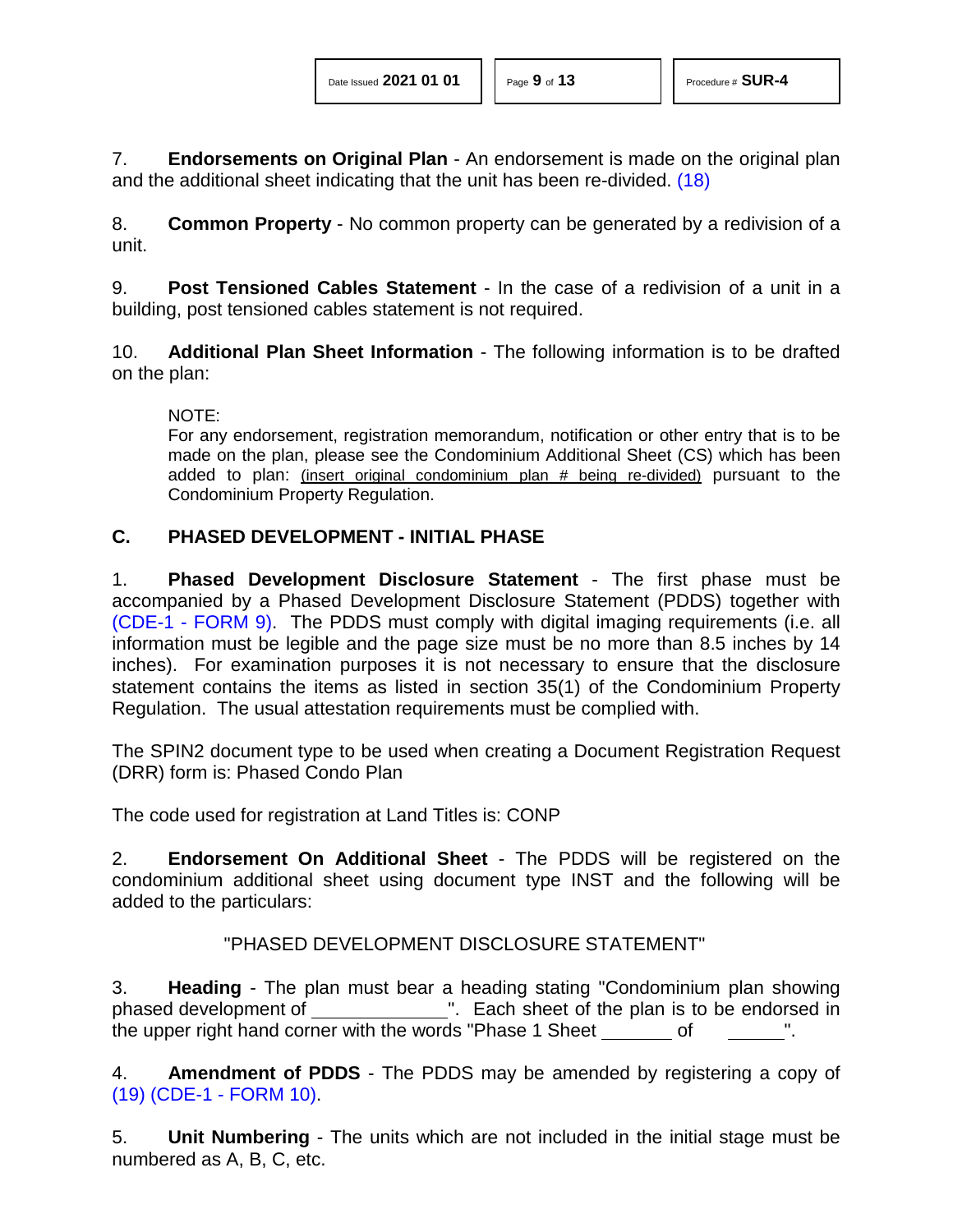6. **Assignment of Unit Factors on Phased Condominium Plans** - Unit factors for the first and for all future phases must be assigned upon registration of the initial plan and the phased development disclosure statement. The unit factors assigned to the units intended to be phased in subsequent plans must be sufficient on their own to be re-allocated to the new units created by the subsequent phase(s). Unit factors assigned to the already completed units cannot be included, amended or altered upon the registration of subsequent phases. [\(20\)](#page-12-29)

<span id="page-9-0"></span>The SPIN2 document type to be used when creating a Document Registration Request (DRR) form is: Phased Condo Plan

<span id="page-9-1"></span>7. **Easement And Utility Right Of Way** - Any easement or utility right of way, which does not affect the unit, must be dropped from the affected titles and endorsed on the additional sheet using document type REEI. [\(21\)](#page-12-30) [Tariff Item 13](http://www.servicealberta.ca/pdf/ltmanual/APPENDIXI.pdf) is charged for each endorsement.

# **D. PHASED DEVELOPMENT - SECOND AND SUBSEQUENT PHASES**

1. **FORM 11** - The second and subsequent phases must be accompanied by (CDE-1 - [Form 11\).](http://www.servicealberta.ca/pdf/ltmanual/CDE-1-FORM11.pdf) The usual attestation requirements must be complied with.

2. **Heading** - The plan must bear a heading stating "Condominium plan showing phased development of unit \_\_\_\_\_". Each sheet of the plan is to be endorsed in the upper right hand corner with the words "Phase Sheet of ".

<span id="page-9-2"></span>3. **Common Property** - Unlike a redivision plan, additional common property may be created on subsequent phases. [\(22\)](#page-12-31)

4. **Unit Factors** - The combined unit factors of all the new units must equal the unit factor of the unit to be phased.

5. **Easement And Utility Right Of Way** - Any easement or utility right of way, which does not affect the unit, must be dropped from the affected titles and endorsed on the additional sheet using document type REEI. [\(21\)](#page-12-30)

6. **Amendment of Condominium Plan to Include Subsequent Phases** - The plan is to be registered using document type COPP. The registration of the plan will **not** generate a new plan number; the new titles will be created using the plan number of the initial phase. The condominium plan is amended by adding to it the plan(s) for the subsequent phases.

7. **Time Limit For Registering Last Phase** - For examination purposes, it is not necessary to determine if the last phase is registered within six years or within the time provided for in the Phased Development Disclosure Statement.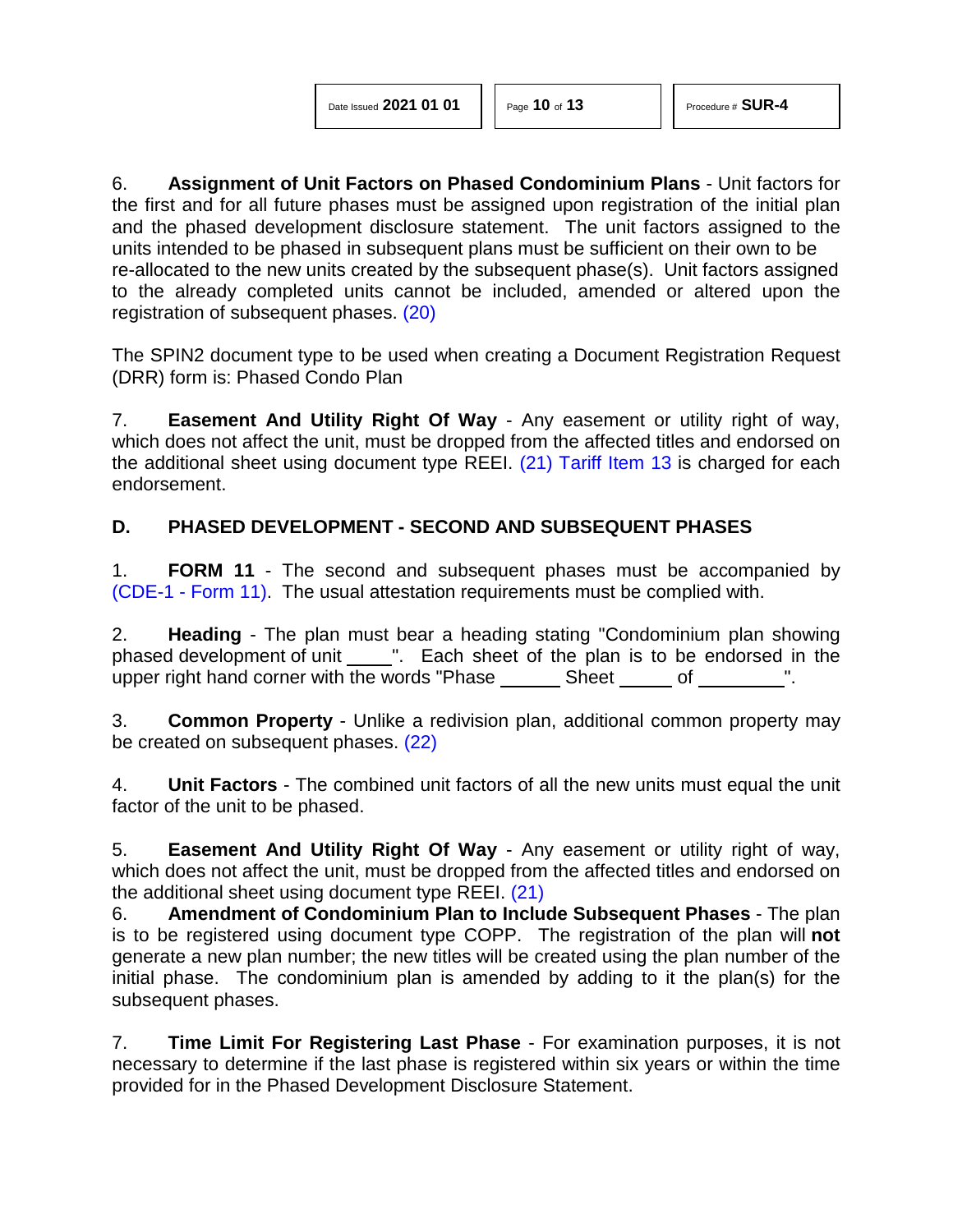8. **Removal Of Unused Land From The Condominium Plan** - If the developer elects not to or fails to proceed with the subsequent phases, the developer, the corporation or an interested party may apply to the court and obtain a judge's order to remove the unused land from the condominium plan. A plan of survey is required to delineate the land to be removed from the condominium plan.

9. **Registration Stamp** - The following registration stamp is to be drafted on the plan:

Plan No. (of initial phase) Phase \_\_\_\_\_\_ registered on \_\_\_\_\_\_\_\_\_\_ as instrument number

A.D. Registrar

# **E. AMALGAMATION OF CONDOMINIUM PLANS**

1. **Heading** - The plan must bear a heading stating "Amalgamation of condominium plans ". Each sheet of the plan is to be endorsed in the upper right hand corner with the words "Sheet of ".

<span id="page-10-0"></span>2. **Adjacent Condominium Plans** - Only condominium plans that are adjacent may be consolidated. [\(23\)](#page-12-32)

3. **Plan Requirements** - The plan must show the following: [\(24\)](#page-12-33)

a) numbering and location of the units in relation to each other and common property.

### b) a table setting out:

- <span id="page-10-1"></span>(i) the old unit numbers and the new unit numbers,
- (ii) the unit factors,
- (iii) the floor and ground areas of the units, and
- (iv) the method by which the unit factors were calculated
- c) the address for service of the amalgamated corporation.

d) the name of the person who prepared the plan. Typically a plan will be prepared by an Alberta Land Surveyor, although a plan prepared by any person will be acceptable provided it complies with all the requirements.

4. **Certification of Condominium Corporations** - The plan must be accompanied by [\(FORM](http://www.servicealberta.ca/pdf/ltmanual/SUR-4-FORMC.pdf) C).

5. **Certification by the Person Who Prepared the Plan** - The plan must be accompanied by [\(FORM D\).](http://www.servicealberta.ca/pdf/ltmanual/SUR-4-FORMD.pdf)

6. **Unit Numbering** - Each condominium plan is to be assigned a separate letter with the plan registered first assigned the letter "A". If some of the units are shown on redivision plan(s), then those plan(s) in ascending order are assigned the next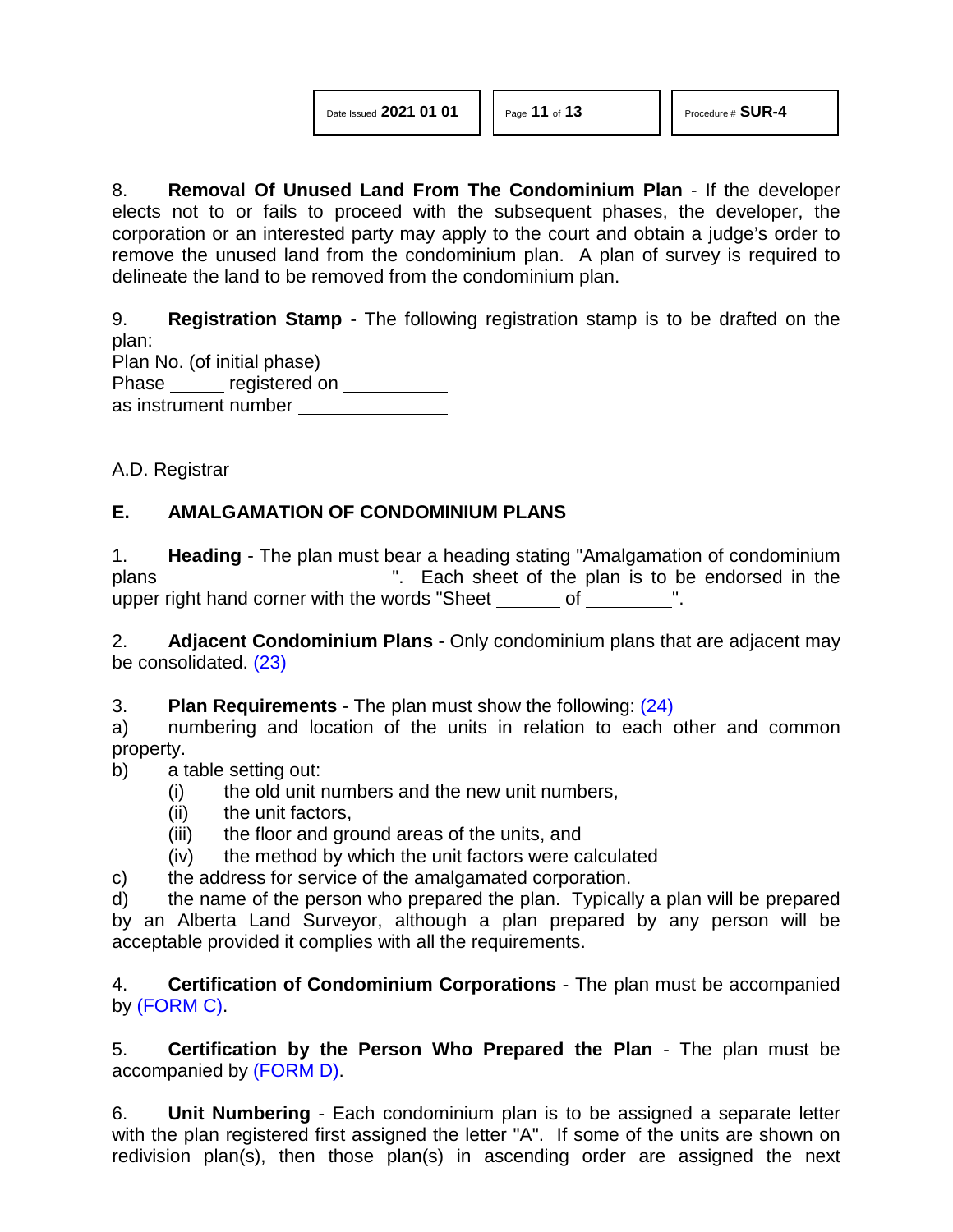<span id="page-11-2"></span>consecutive letter(s). Each of the other plans registered in ascending order is assigned respectively the next consecutive letter(s). Each unit contained in each condominium plan is to retain the number assigned to it but with the letter assigned to the plan. [\(25\)](#page-12-34)

7. **Easement Or Utility Right Of Way** - Any easement or utility right of way carried forward on all the units at the time of registration of the condominium plans and which affects common property must also be endorsed on all the units from the other condominium plans using document type REEI. [Tariff Item 13](http://www.servicealberta.ca/pdf/ltmanual/APPENDIXI.pdf) is charged for each endorsement.

8. **Condominium Additional Sheet** - All instruments from the old condominium additional sheets except notice of change of by-laws and notice of change of directors is to be carried forward on the new condominium additional sheet.

9. **By-law** - The new by-law is registered on the new condominium additional sheet.

10. **Old Condominium Plans** - Copies of the old condominium plan are added to the new amalgamated plan. The Land Titles registration stamp, sheet number, additional sheet information and unit factors will be crossed out on the old plan.

#### 11. **Notation To Be Placed On The Old Condominium Plan**

a) on the copies of all of the old plan sheets, the following information is added on the plans:

| PLAN                                                                        | <b>SHEET</b> |  |  |  |
|-----------------------------------------------------------------------------|--------------|--|--|--|
| PLAN A, B, etc.                                                             |              |  |  |  |
| NOTE: ALL UNITS ON THIS PLAN ARE<br>SUFFIXED WITH THE LETTER "A", "B", etc. |              |  |  |  |

b) on old plans, the following note will be added on the plan:

"AMALGAMATED INTO PLAN "

### **F. FEES**

[Tariff item 8\(1\)](http://www.servicealberta.ca/pdf/ltmanual/APPENDIXI.pdf) is charged for the registration of the plan. In addition, except for plans within the City of Calgary, a cadastral mapping fee is charged pursuant to Alberta Regulation 94/2000 made pursuant to Surveys Act.

### **STATUTE AND CASE REFERENCES**

Statute references are to the Condominium Property Act, R.S.A. 2000, c. C-22 unless otherwise indicated.

- <span id="page-11-0"></span>[1.](#page-0-0) s. 3
- <span id="page-11-1"></span>[2.](#page-0-1) s. 25